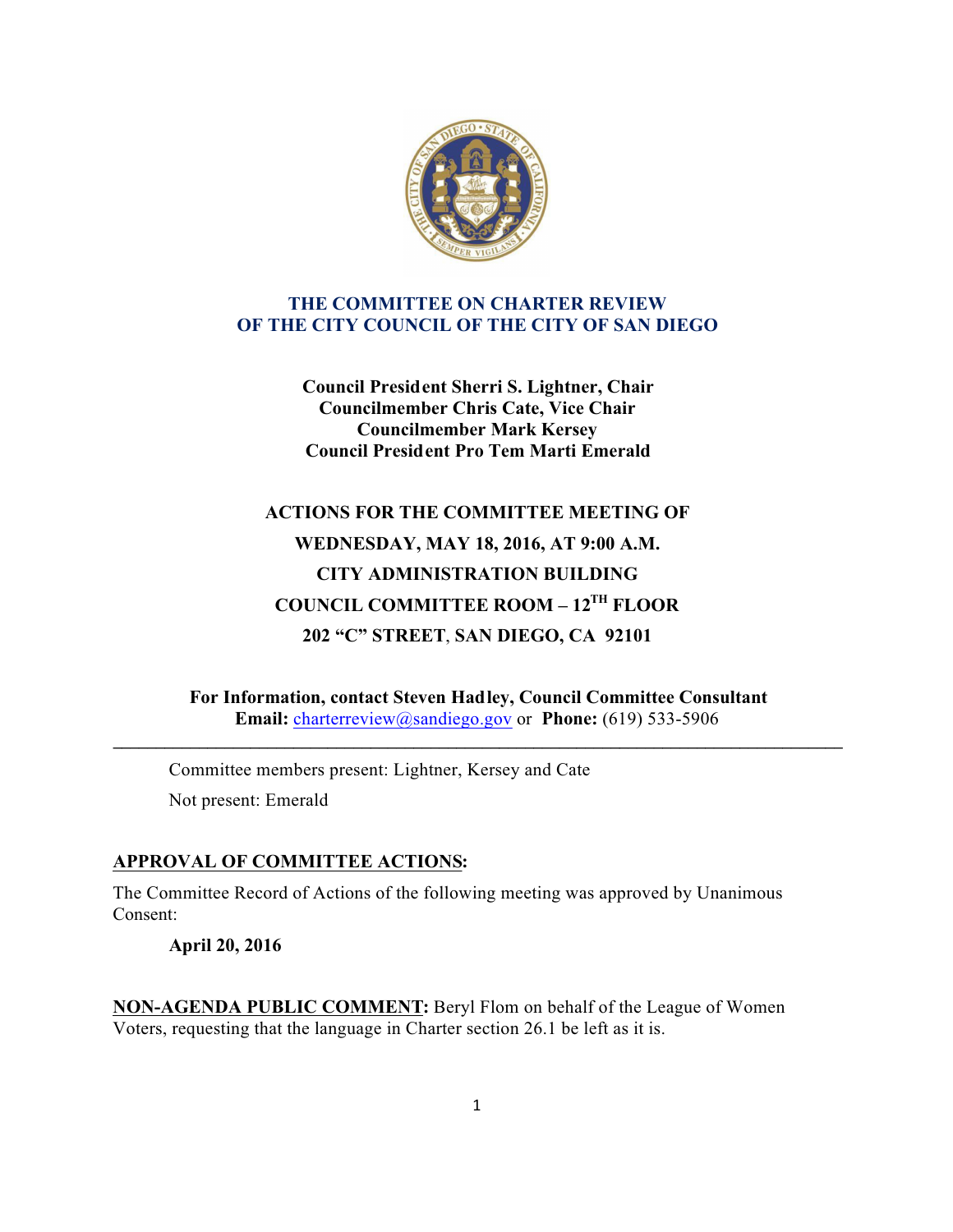## **COMMITTEE MEMBERS, MAYOR, INDEPENDENT BUDGET ANALYST, CITY ATTORNEY**: None

#### **REQUESTS FOR CONTINUANCE:** None

#### **DISCUSSION AGENDA:**

ITEM 1: Consideration of language amending sections 23 – Initiative, Referendum and Recall, and 108 – Forfeiture of Office for Fraud and related Charter sections to address removal from office, succession of elected officials and interim authority; and organize the sections along with other sections common to all elected officials in a new Article 2.5 – Elected Officials.

Motion by Councilmember Kersey to:

- 1. Approve the options for removing an elected official provided in the staff report with the addition of a Council initiated removal of City Attorney or Mayor by a unanimous "no confidence" vote by the Council, subject to voter approval. Direct the City Attorney to return to the Rules Committee with draft language after legal review.
- 2. Request the City Attorney research suspension provisions for individuals being investigated for violating official duties.
- 3. Request the City Attorney return to the Rules Committee with definitions for "dereliction of duty and malfeasance" and examples of misdemeanors and felonies that could fall under those definitions. Second by Chair Lightner.

Passed by the following vote: Yea: Lightner, Kersey, Cate Nay: None Recused: None Not Present: Emerald

Motion by Councilmember Cate to approve the use of the prefix "interim" to denote the genuine, but limited authority of a designee in an elected office while it is vacant, waiting for a new appointed or specially elected official. Second by Councilmember Kersey.

Passed by the following vote: Yea: Lightner, Kersey, Cate Nay: None Recused: None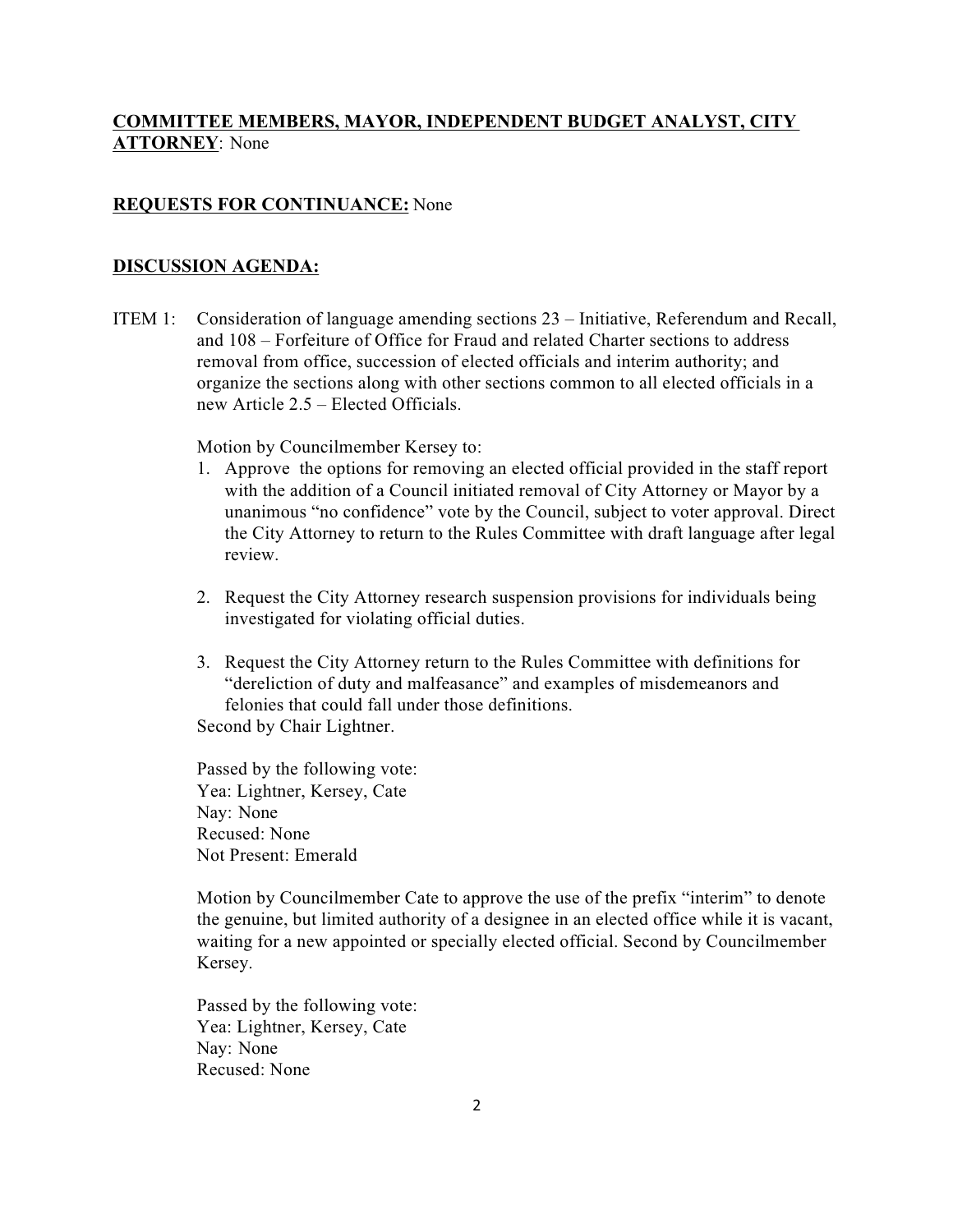Not Present: Emerald

Motion by Councilmember Kersey to approve language transferring the appointment authority to the City Council as a whole during an interim Mayor's term, suspending the 45 day waiting period before doing so. Second by Councilmember Cate.

Passed by the following vote: Yea: Lightner, Kersey, Cate Nay: None Recused: None Not Present: Emerald

Motion by Councilmember Cate to accept the balance of Report to the City Council 16-053, Removal from, Succession to and Interim Authority in Elected Office. Second by Councilmember Kersey.

Passed by the following vote: Yea: Lightner, Kersey, Cate Nay: None Recused: None Not Present: Emerald

ITEM 2: Consideration of a proposal to move sections addressing legislative activity to Article III, including but not limited to sections 270 – The Council, 275 – Introduction and Passage of Ordinances and Resolutions, 280 – Approval or Veto of Council Actions by Mayor, 285 – Enactment Over Veto, 290 – Council Consideration of Salary Ordinance and Budget: Special Veto Power and 295 – When Resolutions and Ordinances Take Effect; Emergency Measures.

> Motion by Councilmember Cate to continue this item to the next Rules Committee. Second by Councilmember Kersey.

Passed by the following vote: Yea: Lightner, Kersey, Cate Nay: None Recused: None Not Present: Emerald

ITEM 3: Consideration of a proposal to move sections addressing primarily executive/mayoral activity to Article IV, including but not limited to sections 260 – Integration of Article with Charter and 265 – the Mayor.

> Motion by Councilmember Cate to continue the item to the next Rules Committee. Second by Councilmember Kersey.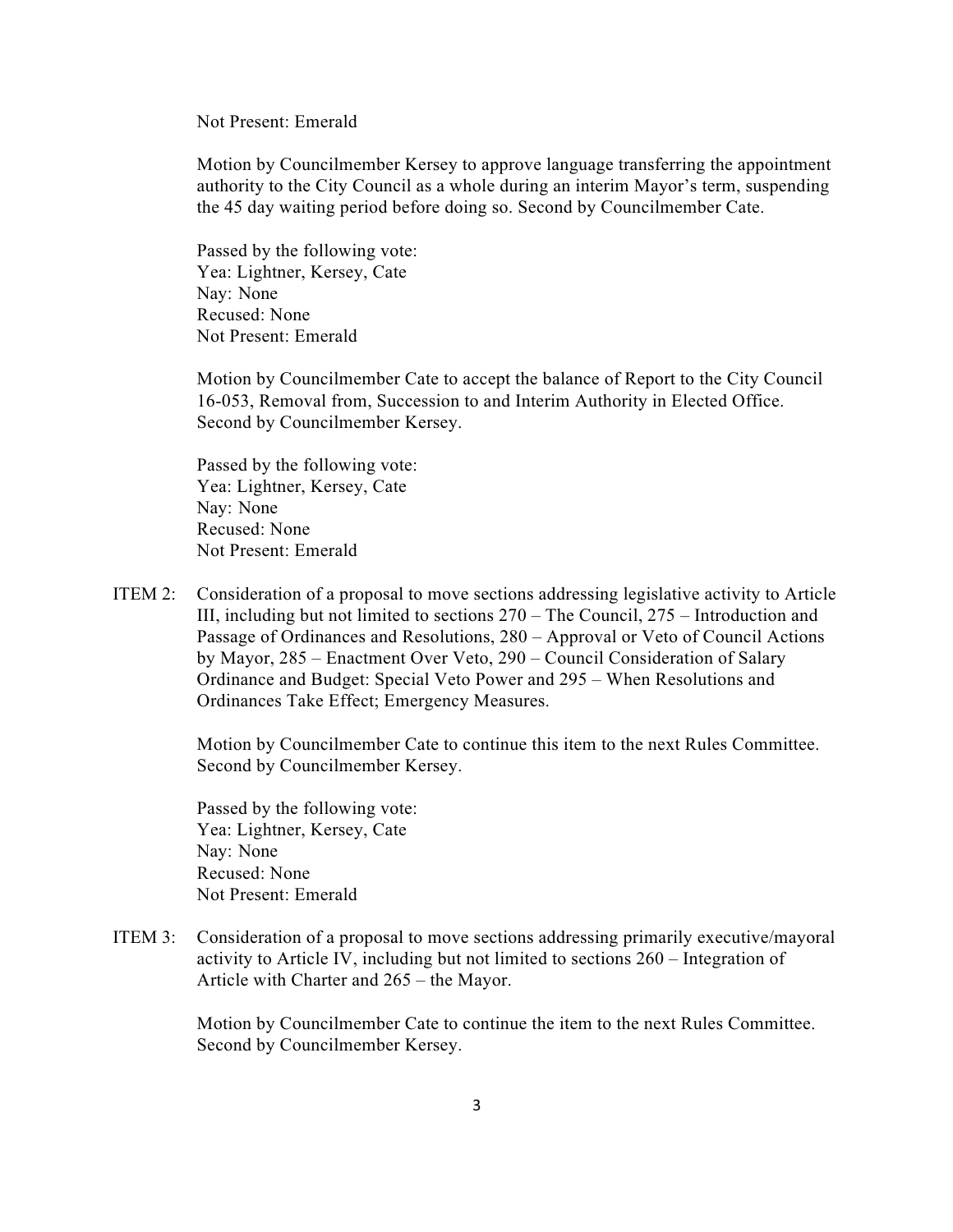Passed by the following vote: Yea: Lightner, Kersey, Cate Nay: None Recused: None Not Present: Emerald

ITEM 4: Consideration of the creation of a new Charter Article addressing independent, non mayoral administrative services, including but not limited to sections 37 - Personnel Director, 38 – City Clerk, 39.1 - Audit Committee, 39.2 - Office of City Auditor, 39.3 - Independent Budget Analyst, 40 - City Attorney, 40.1 – Concurrent Jurisdiction of City Attorney with District Attorney and 41 – Commissions. Consideration of an introductory section to the new section, stating its purpose. And, consideration of previously approved substantive changes to the non-mayoral administrative services sections 39.3 – Independent Budget Analyst,  $41(c)$  – Planning Commission,  $41(d)$  – Ethics Commission, and 42 – Membership for the purpose of forwarding to the City Council.

Motion by Councilmember Cate to:

- 1. Reaffirm the Committee's March 2, 2016, action to move the following independent, non-mayoral administrative services from Article 5 to a new article: sections 37 - Personnel Director, 38 – City Clerk, 39.1 - Audit Committee, 39.2 - Office of City Auditor, 39.3 - Independent Budget Analyst, 40 - City Attorney, 40.1 – Concurrent Jurisdiction of City Attorney with District Attorney and 41 – Commissions.
- 2. Request the City Attorney review 41- Commissions and only include those Boards and Commissions that are independent.
- 3. Approve the following introductory section to the new article for independent offices: "It shall be the obligation and responsibility of the Mayor and City Council to provide for and cooperate with the independent offices that in turn, collectively provide checks and balances in the governance of the City."
- 4. Reaffirm the Committee's previously approved substantive changes to the nonmayoral administrative services sections 39.3 – Independent Budget Analyst, 41(c) Planning Commission, 41(d) Ethics Commission and 42 – Membership to the City Council for consideration for placement on a ballot.
- 5. Direct the City Attorney to prepare a draft new Charter article reflecting the above organizational and substantive changes, and return to the June 15, 2016, Rules Committee meeting so that the Committee can review the item and consider forwarding it on to the City Council.

Seconded by Chair Lightner.

Passed by the following vote: